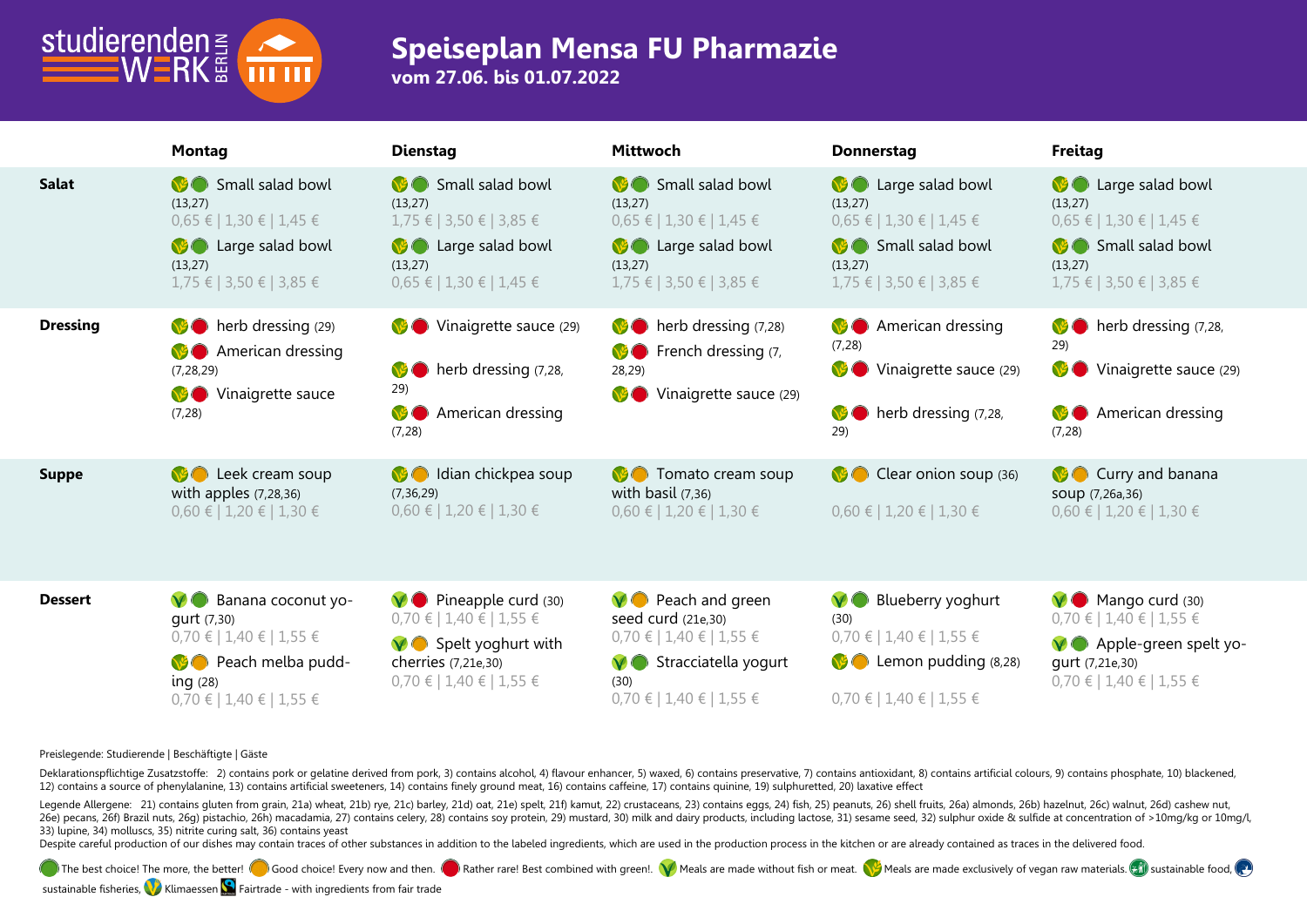

## **Speiseplan Mensa FU Pharmazie**

**vom 27.06. bis 01.07.2022**

**Essen Pumpkin-chiaseeds-**Medallion Herb sauce (21a,28,36) 2,15 € | 4,30 € | 4,75 €

> **3** a pieces vegetable balls with chickpea and coconut sauce (7,8,28,36) 1,75 € | 3,50 € | 3,85 €

> **B** Fruity vegetable curry with coconut milk and rice (7,29) 1,45 € | 2,90 € | 3,20 €

**O** Two cooked eggs in mustard sauce (2,14,21a,23, 30,36,29) 2,45 € | 4,90 € | 5,40 €

**M**  $\bullet$  Beef and pork burger with onion and herb sauce (21a,23,30,36,29) 1,75 € | 3,50 € | 3,85 €

**Millet and vegetable** paella (36) 1,45 € | 2,90 € | 3,20 €

Sweet and sour soy slices with bamboo shoots, red bell pepper and pineapple (7,28,36) 1,75 € | 3,50 € | 3,85 €

**O** trout fillet with almond coating with herb joghurt dip (7,21a,24,26a,30) 2,65 € | 5,30 € | 5,85 €

**V** Carrot-broccoli casserole with potato slices and cheese au gratin (23,30,36) 1,45 € | 2,90 € | 3,20 €

## **Montag Dienstag Mittwoch Donnerstag Freitag**

**O** Thinly sliced turkey in tomato and paprika sauce (30,36)

2,95 € | 5,90 € | 6,50 €

**Two baked veg**etable medallions with broccoli sauce (7,21a,21e, 27,28,36) 1,75 € | 3,50 € | 3,85 €

**M** Tuscan bean stew (27,36)

1,45 € | 2,90 € | 3,20 €

**O** Three vegetarian Swabian dumplings with spinach and tomato sauce (7,24,28,30) 2,65 € | 5,30 € | 5,85 €

**M** Steamed coalfish fillet Lemon-Pepper with mango curry sauce (7, 21a,23,27,30,36,29) 1,35 € | 2,70 € | 2,95 €

**Whole grain penne** rigate with broccoli, tomatoes and roasted pumpkin seeds (7,8,21a,32) 1,45 € | 2,90 € | 3,20 €

**V** Four egg pancakes with apple sauce (7,21a,23,30)

1,45 € | 2,90 € | 3,20 €

**Preislegende: Studierende | Beschäftigte | Gäste**

Deklarationspflichtige Zusatzstoffe: 2) contains pork or gelatine derived from pork, 3) contains alcohol, 4) flavour enhancer, 5) waxed, 6) contains preservative, 7) contains antioxidant, 8) contains artificial colours, 9) 12) contains a source of phenylalanine, 13) contains artificial sweeteners, 14) contains finely ground meat, 16) contains caffeine, 17) contains quinine, 19) sulphuretted, 20) laxative effect

Legende Allergene: 21) contains gluten from grain, 21a) wheat, 21b) rye, 21c) barley, 21d) oat, 21e) spelt, 21f) kamut, 22) crustaceans, 23) contains eggs, 24) fish, 25) peanuts, 26) shell fruits, 26a) almonds, 26b) hazeln 260 Decans, 260 Brazil nuts, 260 pistachio, 26h) macadamia, 27) contains celery, 28) contains soy protein, 29) mustard, 30) milk and dairy products, including lactose, 31) sesame seed, 32) sulphur oxide & sulfide at concen 33) lupine, 34) molluscs, 35) nitrite curing salt, 36) contains yeast

Despite careful production of our dishes may contain traces of other substances in addition to the labeled ingredients, which are used in the production process in the kitchen or are already contained as traces in the deli

The best choice! The more, the better! Good choice! Every now and then. Best combined with green!. W Meals are made without fish or meat. W Meals are made exclusively of vegan raw materials.  $\Box$  sustainable food,

sustainable fisheries, Klimaessen  $\Box$  Fairtrade - with ingredients from fair trade